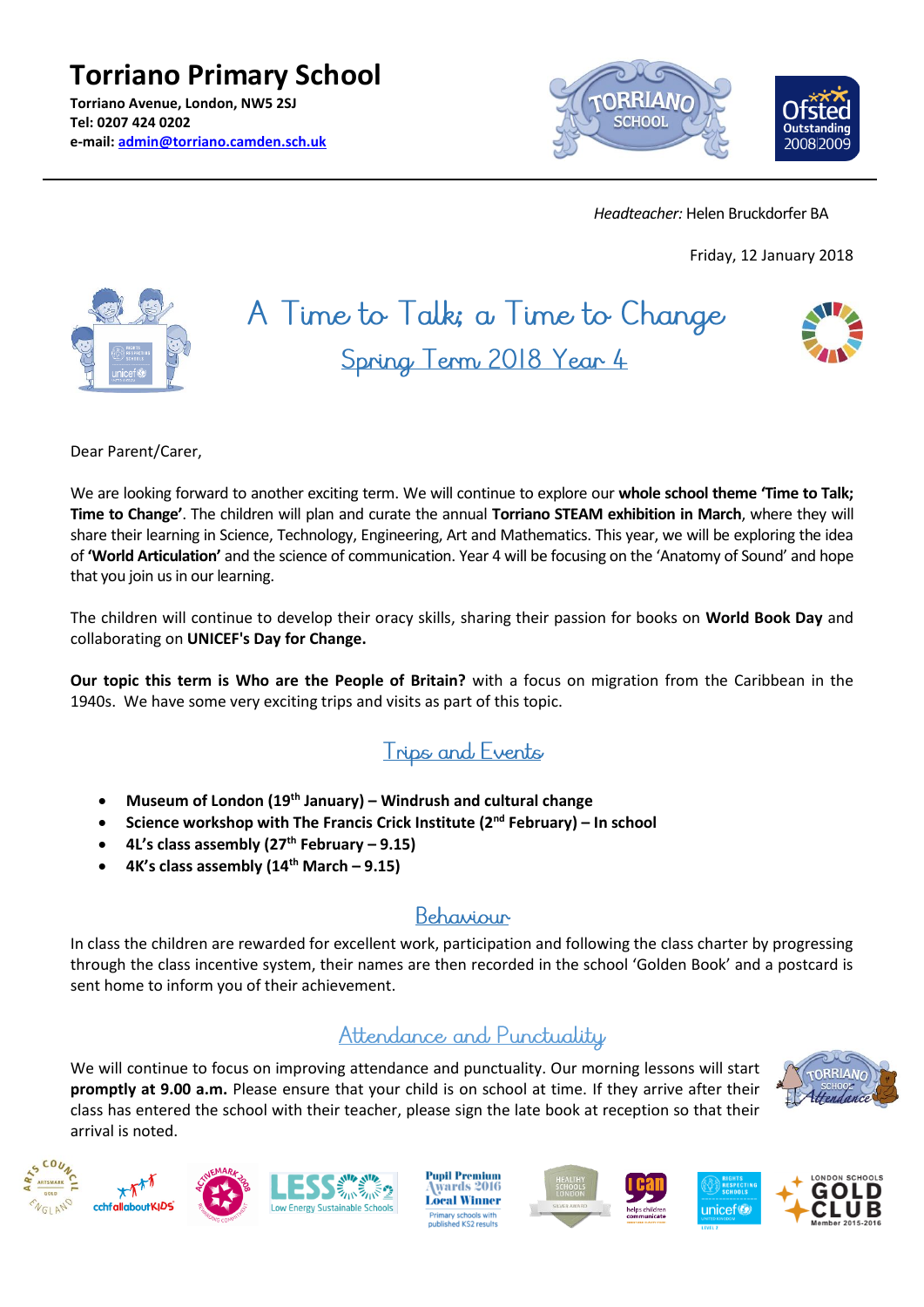| Homework                                                                                                                                                 | A piece of Maths, Science or English homework will be sent home each week.        |
|----------------------------------------------------------------------------------------------------------------------------------------------------------|-----------------------------------------------------------------------------------|
|                                                                                                                                                          | On occasion the children may get a science or a topic related project to          |
|                                                                                                                                                          | complete over the holidays. All homework is sent home on a Wednesday.             |
|                                                                                                                                                          | Please check that your child has theirs and support them when completing it.      |
| Handwriting                                                                                                                                              | A quick and fluid handwriting style is essential for all children. We are         |
|                                                                                                                                                          | focusing on joining patterns this term and practise handwriting daily in class.   |
| Letter-join                                                                                                                                              | Please encourage your child to write neatly at home and to use the correct        |
|                                                                                                                                                          | letter formation.                                                                 |
|                                                                                                                                                          | A helpful website to support you with this can be found at                        |
|                                                                                                                                                          | http://www.letterjoin.co.uk/ - children were given a log in but if you are        |
|                                                                                                                                                          | unable to find this, please just ask.                                             |
| <b>Torriano Spelling Bee</b>                                                                                                                             | Each week we run our spelling Bee in class. Please check your child's work        |
|                                                                                                                                                          | and support them with their spellings.                                            |
|                                                                                                                                                          | The spelling sound, rule or pattern will be taught in class. Your child will then |
|                                                                                                                                                          | be given a list of words to learn.                                                |
|                                                                                                                                                          | -Your child will be tested weekly on any words that follow that sound, rule or    |
|                                                                                                                                                          | pattern; the aim is for the children to apply their understanding of the          |
|                                                                                                                                                          | spelling conventions.                                                             |
|                                                                                                                                                          | There will be suggested activities for your child to do to demonstrate that       |
|                                                                                                                                                          | they have been learning their spellings.                                          |
| PACT reading                                                                                                                                             | To be completed every week night i.e. Monday - Friday                             |
|                                                                                                                                                          | Reading daily at home with an adult is crucial to helping your child make         |
|                                                                                                                                                          | progress. Every child should read at home for at least 10mins a day. They         |
|                                                                                                                                                          | should then complete their reading record every day with a simple comment         |
|                                                                                                                                                          | such as 'I enjoyed this book because' 'It was funny when We encourage             |
|                                                                                                                                                          | you to read with your children at least once a week and use this opportunity      |
|                                                                                                                                                          | to discuss their reading using the Torriano Detective Agency question             |
|                                                                                                                                                          | prompts.                                                                          |
| <b>Times Tables</b>                                                                                                                                      | These should be practised every week. By the end of year 4, children need to      |
|                                                                                                                                                          | know all their tables up to 12x12. It is vital that you support your child with   |
| M <sub>1</sub> O.T Certificate                                                                                                                           | practising their times tables at home as this aids their mathematical fluency in  |
| 569973799092017x0<br>older's nam<br>suer's Nam<br>Add'en<br>uer's signa<br>Salat 2<br>spiry date<br><b>Certificate Station</b><br>orriano Primary School | class. We have times table resources available for your use at home if you        |
|                                                                                                                                                          | need them. We use the John Kane songs in class which could also benefit your      |
|                                                                                                                                                          | child at home.                                                                    |
| Ŏ                                                                                                                                                        |                                                                                   |
|                                                                                                                                                          |                                                                                   |

**Homework** is sent home on **Wednesday** and must be brought back to class on **Monday** morning. Reading records and a reading book must be brought in to class **every day**. Only homework, reading books and reading records should be kept in a PACT folder as these are kept and used every day in class, please send their PE kits in a separate bag. Letters will also be sent home in the PACT folder so please check your child's bag every day.





Pupil Premium<br>Awards 2016 **Local Winner Primary schools with<br>published KS2 results**